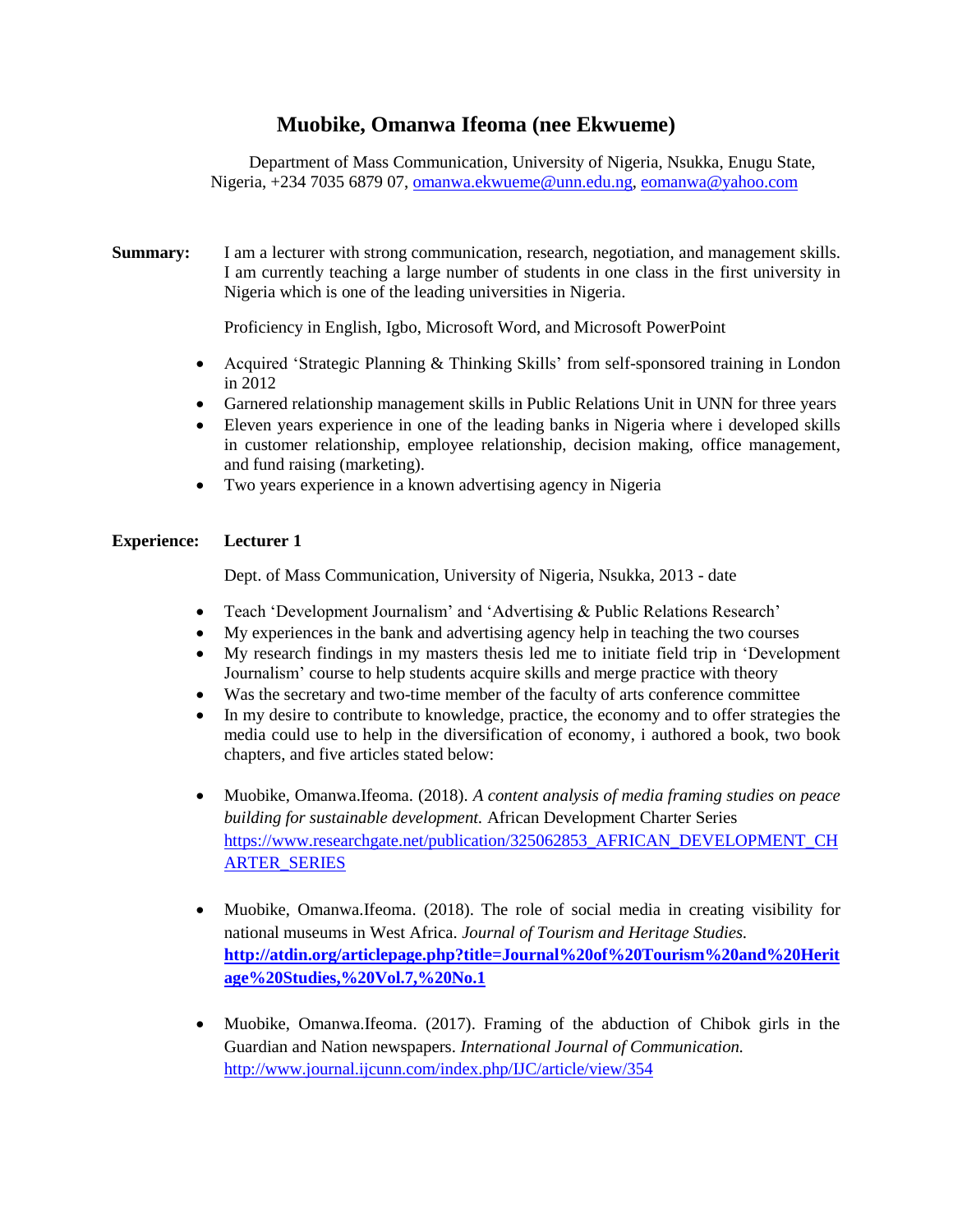- Muobike, Omanwa.Ifeoma. (2017). Analysis of newspaper frame of arts and culture and its implications on economic growth. *Journal of Tourism and Heritage Studies.* **[http://atdin.org/articlepage.php?title=Journal%20of%20Tourism%20and%20Herit](http://atdin.org/articlepage.php?title=Journal%20of%20Tourism%20and%20Heritage%20Studies,%20Vol.6,%20No.2) [age%20Studies,%20Vol.6,%20No.2](http://atdin.org/articlepage.php?title=Journal%20of%20Tourism%20and%20Heritage%20Studies,%20Vol.6,%20No.2)**
- Muobike, Omanwa.Ifeoma. (2016). *Development journalism: the role of journalists in national development.Germany:* Lambert Academic Publishing. [https://www.lap-publishing.com/catalog/details//store/gb/book/978-3-330-01433-](https://www.lap-publishing.com/catalog/details/store/gb/book/978-3-330-01433-6/development%20journalism)

[6/development journalism.](https://www.lap-publishing.com/catalog/details/store/gb/book/978-3-330-01433-6/development%20journalism)

- Ekwueme, Omanwa Ifeoma. (2013). Development Journalism: The Role of Journalists in National Development. In Nnanyelugo Okoro (ed). Contemporary Readings in Media and Communication Studies. Pp.133-142. Lagos: St. Benedette [https://books.google.com.ng/books/about/Contemporary\\_Readings\\_in\\_Media\\_and\\_Com](https://books.google.com.ng/books/about/Contemporary_Readings_in_Media_and_Commu.html?id=XWICjwEACAAJ&redir_esc=y) [mu.html?id=XWICjwEACAAJ&redir\\_esc=y](https://books.google.com.ng/books/about/Contemporary_Readings_in_Media_and_Commu.html?id=XWICjwEACAAJ&redir_esc=y)
- Ekwueme, Omanwa Ifeoma. (2012). The Effect of Development Communication on Media Ethics in the Digital Age. Online publication in [www.globalstf.org](http://www.globalstf.org/) Global Science and Technology Forum (GSTF) [http://dl4.globalstf.org/?wpsc-product=the-effect-of-development-communication-on](http://dl4.globalstf.org/?wpsc-product=the-effect-of-development-communication-on-media-ethics-in-the-digital-era)[media-ethics-in-the-digital-era](http://dl4.globalstf.org/?wpsc-product=the-effect-of-development-communication-on-media-ethics-in-the-digital-era)
- Ekwueme, Omanwa Ifeoma. (2012). African Media Ethics and Social Responsibility in the Digital Age. Online publication in [www.globalstf.org](http://www.globalstf.org/) Global Science and Technology Forum (GSTF)

[http://dl4.globalstf.org/?wpsc-product=african-media-ethics-and-social-responsibility-in](http://dl4.globalstf.org/?wpsc-product=african-media-ethics-and-social-responsibility-in-the-digital-age)[the-digital-age](http://dl4.globalstf.org/?wpsc-product=african-media-ethics-and-social-responsibility-in-the-digital-age)

### **Senior Executive Officer**

Public Relations Unit, Office of the Vice-Chancellor, University of Nigeria, Nsukka, 2010- 2013

- My passion for human development prompted me to organized a program 'Research Methods' for mass communication students
- Partnered with alumni to raise fund for program which lasted for three consecutive years
- Corresponded with professors and media practitioners locally and in the Diaspora to serve as resource persons at the program
- Published news stories on the university in national newspapers and UNN Bulletin
- Corresponded with the university community to maintain good relationship with the management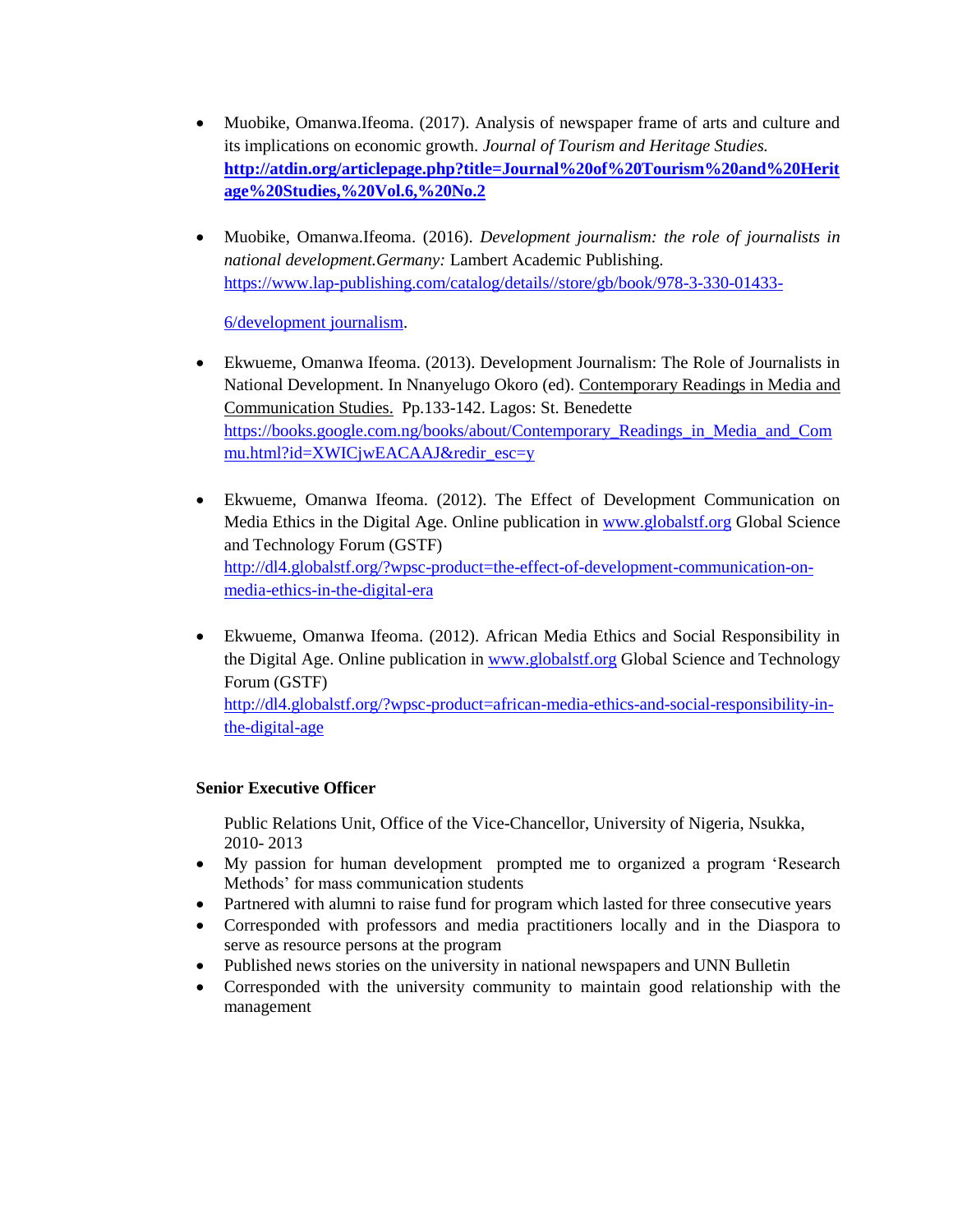#### **First Bank Nigeria, Port Harcourt, 1999 – 2010**

- **Retail Marketing Officer,** Negotiated and attracted N215m to the bank in three months
- **Head Branch Operations, S**hell branch Port Harcourt was awarded the best branch in customers' service in 2009. Prompt service delivery.

#### **Client Service Executive**

Casers Limited (now DDB, Lagos), 1997 - 1999

• Negotiated with a client and recovered one year debt of over N1million for the company

**Education:** M.A in Mass Communication, University of Nigeria, Nsukka, 2013

PGD in Management, University of Port Harcourt, Rivers State, Nigeria, 2010

B.A in Mass Communication, University of Nigeria, Nsukka , 1995

**Activities: Volunteer,** event management for Lift Saxum; UN nominee for women empowerment

#### **Personal Data:**

**Referees;** 

| Date of Birth:                               | May 1, 1971   |
|----------------------------------------------|---------------|
| Marital Status:                              | Married       |
| State of Origin:                             | Anambra State |
| Local Government:                            | Orumba North  |
| Nationality:                                 | Nigerian      |
| Professor Edwin Okafor                       |               |
| Department of Archaeology                    |               |
| University of Nigeria,                       |               |
| Nsukka                                       |               |
| Phone: $+2348079012342$ and $+2348030906488$ |               |
| Email: Edwin.okafor@unn.edu.ng               |               |
|                                              |               |
| Edith Ohaja                                  |               |
| Senior Lecturer                              |               |
| Department of Mass Communication             |               |
|                                              |               |

University of Nigeria